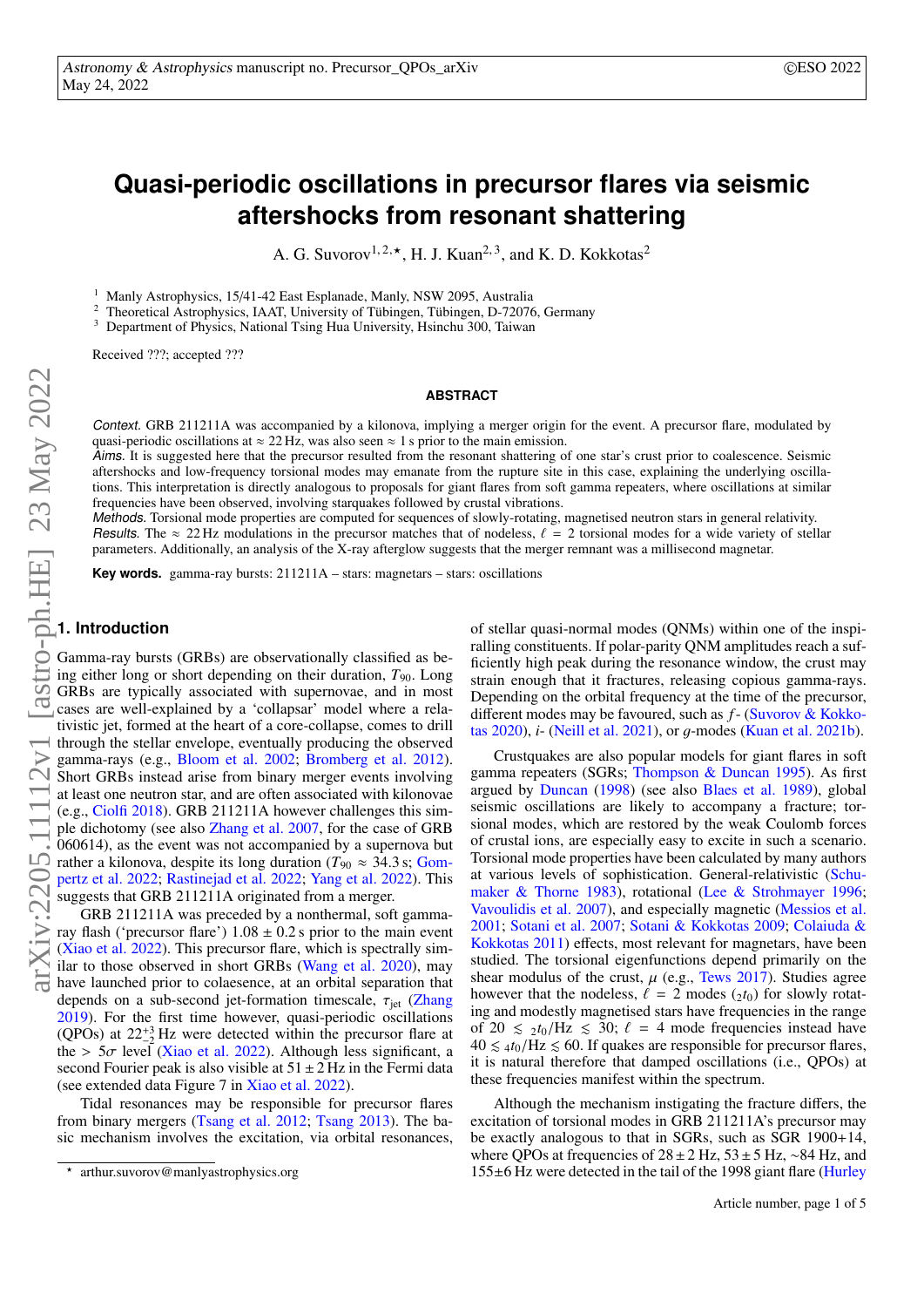[et al.](#page-3-26) [1999;](#page-3-26) [Strohmayer & Watts](#page-3-27) [2005\)](#page-3-27). We explore this scenario in this Letter. We complement our study with an analysis of the X-ray afterglow of the main event, which we find is well-fitted by a magnetar wind model [\(Rowlinson et al.](#page-3-28) [2013\)](#page-3-28). This allows us to infer additional information about the event as a whole.

## **2. Precursor flare in GRB 211211A**

The precursor in GRB 211211A was observed by Fermi/GBM, Swift/BAT, and Insight-HXMT/HE [\(Xiao et al.](#page-3-7) [2022\)](#page-3-7). The waiting time of the precursor relative to the main event is found to be ∼0.93s for Fermi, ∼0.88s for Swift, and ∼1.28s from Insight data. Overall, therefore, we consider the waiting time to be  $1.08 \pm 0.2$  s, which is not unusual for precursors in other merger-driven GRBs (e.g., GRBs 140209A and 181126413; [Wang et al.](#page-3-8) [2020\)](#page-3-8). This delay corresponds to an orbital frequency of  $\Omega_{\rm orb} \approx 400\pm 40$  Hz, though could be higher if the jet-formation timescale  $\tau_{jet} \gg 0$  [\(Zhang](#page-3-9) [2019\)](#page-3-9). Such an  $\Omega_{orb}$  is approximately twice that of the <sub>2</sub> $q_2$ -mode eigenfrequency in a cold ( $T \ge 10^6$  K) neutron star; see Tab. 2 of [Kuan et al.](#page-3-14) [\(2021b\)](#page-3-14) and below.

#### <span id="page-1-0"></span>2.1. Resonant shattering

A neutron star, spiralling around a companion, experiences a tidal field that perturbs its crustal matter. If the frequency of the perturbing force matches the frequency of a given QNM, said mode will become resonantly excited by efficiently depleting energy from the orbit. The amount of energy that can be transferred into the mode depends on its frequency and the degree of 'tidal overlap', which defines the coupling strength to the external tidal field (see, e.g., [Alexander](#page-3-29) [1987;](#page-3-29) [Kokkotas &](#page-3-30) [Schafer](#page-3-30) [1995\)](#page-3-30). If the overlap integral is large enough, the induced strain on the crust may exceed the elastic maximum, re-sulting in a failure [\(Tsang et al.](#page-3-10) [2012;](#page-3-10) [Suvorov & Kokkotas](#page-3-12) [2020;](#page-3-12) [Kuan et al.](#page-3-14) [2021b;](#page-3-14) [Neill et al.](#page-3-13) [2021\)](#page-3-13). With a binary-based kilonova model, [Rastinejad et al.](#page-3-5) [\(2022\)](#page-3-5) find best-fit masses (see their Fig. 7) for the progenitors as  $M_1 = 1.43 \pm 0.05 M_{\odot}$  (primary) and  $M_2 = 1.25 \pm 0.03 M_{\odot}$  (companion). We can use these as direct inputs for the resonant shattering aspect of the problem.

Fluid elements in a neutron star experience buoyancy whenever away from equilibrium if there are compositional or thermal gradients, or state changes (involving, e.g., superfluidity or superconductivity; [Passamonti et al.](#page-3-31) [2016\)](#page-3-31). These effects give rise to a rich spectrum of g-modes, with Brunt-Väisälä frequencies that depend on the Fermi energies of the various particle species and the internal temperature. These frequencies are calculated here by assuming the adiabatic indices of the perturbed star and (normal fluid) equilibrium have a fixed ratio, taken to be a 'canonical' value appropriate for a mature star; see Appendix [A](#page-4-0) for details. [Kuan et al.](#page-3-14) [\(2021b\)](#page-3-14) show that  $_2q_2$ -modes in this case can become resonant ∼ 1 s prior to coalescence, exerting crustbreaking levels of strain if the stellar parameters lie in a particular range. For a wide library of equations of state (EOS) however,  $2q_2$ -modes for stars with  $M \approx 1.4 M_{\odot}$  tend to be 'tidally-neutral', in the sense that the overlap integrals are comparatively small (see Appendix A of [Kuan et al.](#page-3-32) [2022\)](#page-3-32). It is therefore more difficult, at least within a g-mode resonance scenario (cf. [Tsang et al.](#page-3-10) [2012;](#page-3-10) [Neill et al.](#page-3-13) [2021\)](#page-3-13), to accept a crust breaking for the primary, because the saturation amplitude is low.

If the companion fractures  $1.08 \pm 0.2$  s prior to coalescence, constraints on the star's spin frequency and magnetic field can be placed, as these shift the mode frequency. The aspects of the magnetic geometry (e.g., toroidal fields, multipoles) are im-

portant in this case. For simplicity, we adopt a dipole field, the specifics of which are given in Appendix [A.](#page-4-0) Following [Kuan](#page-3-14) [et al.](#page-3-14) [\(2021b,](#page-3-14) [2022\)](#page-3-32), we find that a  $_2g_2$ -mode resonance can fracture a static star, at the right time (assuming  $\tau_{jet} \approx 0$ ), for *polar*<br>field strength  $B = 7.78^{+0.41} \times 10^{14}$  G, where the uncertainties field strength  $B_p = 7.78^{+0.41}_{-0.33} \times 10^{14}$  G, where the uncertainties account for the  $\sim 0.2$  s window (Xiao et al. 2022); see Fig. A.1. account for the  $\sim 0.2$  s window [\(Xiao et al.](#page-3-7) [2022\)](#page-3-7); see Fig. [A.1.](#page-4-1) The formation of a binary with such a component is unlikely [\(Popov & Prokhorov](#page-3-33) [2006\)](#page-3-33), though cannot be ruled out *a priori*.

## <span id="page-1-1"></span>**3. Seismic excitations**

[Xiao et al.](#page-3-7) [\(2022\)](#page-3-7) identified, with > 5 $\sigma$  significance, QPOs with frequency  $22^{+3}_{-2}$ Hz in the GRB 211211A precursor. Secondary Fourier peaks are also clearly visible at  $51 \pm 2$  Hz in the Fermi spectrum (see extended data Figures 7 and 8 in [Xiao et al.](#page-3-7) [2022\)](#page-3-7). These QPO frequencies are similar to those found in the tails of SGR giant flares [\(Hurley et al.](#page-3-26) [1999;](#page-3-26) [Israel et al.](#page-3-34) [2005\)](#page-3-34).

There are a few possibilities for how low-frequency crustal modes may be excited coincidentally with a precursor.

- If indeed QNMs soak enough orbital energy, such that the resulting crustal strain exceeds the threshold of the lattice structure in the crust  $\sim$  1 s prior to merger, aftershocks may excite torsional modes. Such a scenario is qualitatively identical to that put forth by [Duncan](#page-3-16) [\(1998\)](#page-3-16) for SGR flares.
- Some of the high-frequency mode's energy may leak into lower frequency modes because of nonlinear couplings and parametric resonances [\(Dziembowski](#page-3-35) [1982;](#page-3-35) [Pnigouras &](#page-3-36) [Kokkotas](#page-3-36) [2015\)](#page-3-36). Parametric excitation of torsional or shear modes, which are axial, likely requires however that the resonant mode responsible for the fracture is itself axial, since cross-parity modes couple only weakly. This is problematic because the radial shear of axial modes is negligible, and they therefore cannot break the crust. However, mixed poloidal-toroidal magnetic fields and rotation can couple the axial and polar sectors [\(Sotani & Kokkotas](#page-3-23) [2009;](#page-3-23) [Colaiuda &](#page-3-24) [Kokkotas](#page-3-24) [2011\)](#page-3-24). If the flaring component in GRB 211211A is a magnetar (see Sec. [5\)](#page-3-37), this scenario could be viable.
- Even if resonant shattering does not occur, shear or torsional modes may come into resonance with the tidal push prior to fracture. As torsional modes have long damping times [\(Schumaker & Thorne](#page-3-18) [1983\)](#page-3-18), they could remain active until coalescence following a resonance at orbital frequency  $\ll 100$  Hz. Although the relevant tidal overlap integrals are small, even weak vibrations in the crust could manifest within the precursor spectrum [\(Xiao et al.](#page-3-7) [2022\)](#page-3-7).

The above scenarios can be explored with first-principles simulations. In the first case, the strain tensor, associated with the Lagrangian displacement of the resonant mode(s), can be used to deduce the fracture geometry given a chemical model of the crust [\(Suvorov & Kokkotas](#page-3-12) [2020;](#page-3-12) [Kuan et al.](#page-3-14) [2021b\)](#page-3-14). The resulting spatial profile can be projected into spheroidal harmonics, which serve as initial data for a torsional/shear perturbation problem. In this way, predictions for seismic excitations can be matched to exact fracture geometries, and resonance scenarios can be told apart. Observational avenues are also available. If QPOs are observed immediately (i.e., with zero time delay) following a fracture, aftershocks, which have some propagation time, could not be causally responsible. In such a case, the modes must be active prior to the precursor, pointing perhaps towards the third mechanism described above.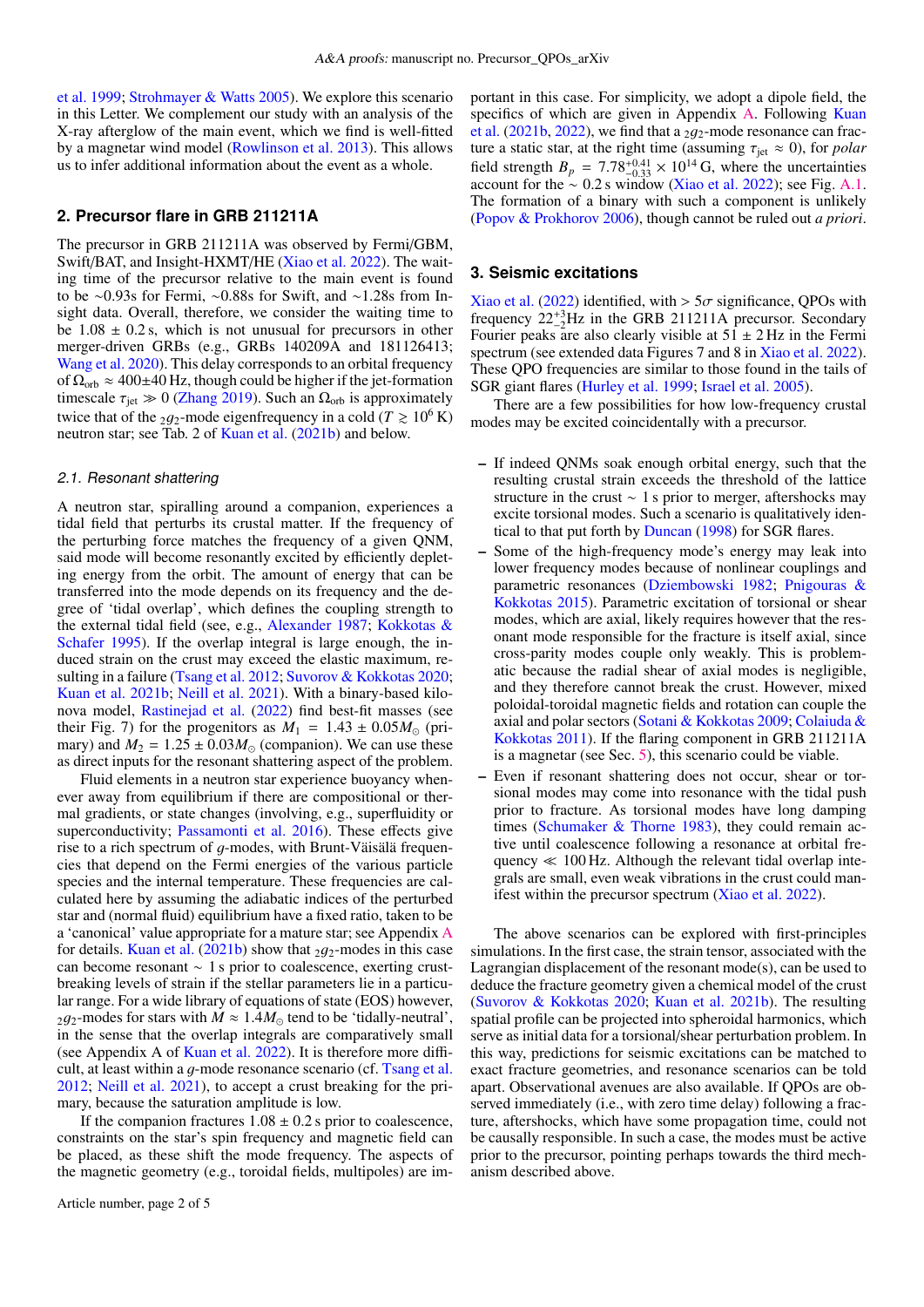#### 3.1. Quasi-periodic oscillations from aftershocks

A first-principles analysis, as described in the previous section, lies beyond the scope of this paper. We can, however, make some quantitative statements by computing the properties for free (i.e., without fracture seeding) torsional modes, assuming they are excited immediately after a tidal resonance. If the yielding is caused by a 2g<sub>2</sub>-mode (see Sec. [2.1\)](#page-1-0), the cracking area<sup>[1](#page-2-0)</sup> is con-<br>fined near the equator with colatitudes  $0.25 < \theta/\pi < 0.75$  (see fined near the equator, with colatitudes  $0.25 \le \theta/\pi \le 0.75$  (see Fig. 3 in [Kuan et al.](#page-3-14) [2021b\)](#page-3-14). The angular distribution is similar to that of  $\ell = m = 2$  harmonics. Modes with azimuth numbers  $m \neq 2$  are largely decoupled from the perturbation due to mode orthogonality. Similarly, odd-order harmonics with  $\ell = 3, 5, \ldots$ are dormant because the  $2q_2$ -mode, seeding the fracture, is reflection symmetric about the equator. For GRB 211211A then, the modes of most interest are  $_2t_0$  and  $_4t_0$  (both with  $m = 2$ ).

To calculate these, we closely follow the formalism de-scribed by [Sotani et al.](#page-3-22) [\(2007\)](#page-3-22); in particular, their equations (69) and (70) together with boundary conditions (71) and (72) completely describe the eigenproblem, including magnetic corrections, for torsional modes in the Cowling approximation. An input for these equations is the hydrostatic background, which is described by the Tolman-Oppenheimer-Volkoff equations for some EOS, with a separate model for the crust applied for low densities. We use the [Akmal et al.](#page-3-38) [\(1998\)](#page-3-38) (APR4) EOS for the core, together with a Douchin  $\&$  Haensel [\(2001\)](#page-3-39) fit for the crust. [Colaiuda & Kokkotas](#page-3-24) [\(2011\)](#page-3-24) found that modes associated with a  $1.4M_{\odot}$  magnetar with this EOS exactly match the QPOs found in the giant flare tails of SGR 1806–20 and SGR 1900+14 [\(Israel et al.](#page-3-34) [2005\)](#page-3-34). The final ingredient is the shear modulus,  $\mu = \left(0.015 + 0.611\rho_{14} + 0.599\rho_{14}^2 - 0.349\rho_{14}^3 + 0.273\rho_{14}^4\right) \times$ <br>10<sup>30</sup>  $10^{30}$ erg cm<sup>-3</sup>, with  $\rho_{14}$  being the mass density in units of  $10^{14}$  g cm<sup>-3</sup>; this fitting approximates the high charge-number  $(Z)$  profile calculated by [Tews](#page-3-25)  $(2017)$ ; see Fig. 6 therein.

With the above specifications, we find  $_2t_0^{(0)}$  $^{(0)}_{0}$  = 24.22 Hz and  $_4t_0^{(0)}$  $\frac{00}{0}$  = 51.35 Hz for a static, unmagnetised star with  $M = 25M_{\odot}$ . These already agree well with the Fourier peaks ob-1.25 $M_{\odot}$ . These already agree well with the Fourier peaks observed by Xiao et al. (2022) though shift slightly if rotational served by [Xiao et al.](#page-3-7) [\(2022\)](#page-3-7), though shift slightly if rotational and magnetic corrections are applied. Combining these effects, we find, for  $m = 2$ , a hybrid fitting to the frequency shift, viz.

$$
\frac{\ell^{t_n}}{\ell^{t_n}} = \sqrt{1 + \left(\frac{B_p}{\ell \tilde{B}_n}\right)^2} - \frac{2\nu(\ell^2 + \ell - 1)}{\ell^{t_n} \ell(\ell + 1)} + O\left[\left(\frac{B_p}{\ell \tilde{B}_n}\right)^2, \left(\frac{\nu}{\ell^{(0)}}\right)^2\right], (1)
$$

for fitting coefficients  $2\tilde{B}_n = 2.78 \times 10^{15}$  G and  $4\tilde{B}_n = 2.65 \times 10^{15}$  G where  $\epsilon t_n$  is the inertial-frame frequency when  $\nu > 0$ 10<sup>15</sup> G, where  ${}_{\ell}t_n$  is the inertial-frame frequency when  $v > 0$ .<br>Fouation (1) is similar to Eq. (79) of Sotani et al. (2007) when Equation [\(1\)](#page-2-1) is similar to Eq. (79) of [Sotani et al.](#page-3-22) [\(2007\)](#page-3-22) when  $v = 0$ , and Eq. (26) of [Vavoulidis et al.](#page-3-20) [\(2007\)](#page-3-20) when  $B_p = 0$ .

A variety of  $\ell = 2$  and  $\ell = 4$  torsional mode frequencies are collated in Table [1.](#page-2-2) Although the  $v = B_p = 0$  mode frequencies match those of the QPOs in GRB 211211A, a  $_2g_2$ -mode resonance is unable to explain the precursor in this case (see Ap-pendix [A\)](#page-4-0). Additionally, a strong magnetic field ( $B_p \ge 10^{14}$  G) may be necessary to extract the requisite energy, that fuels the precursor, from the crust (see Sec. [5\)](#page-3-37). Overall, we find that there are many possible combinations of modest spins,  $0 \le \nu / Hz \le 3$ , and polar field strengths,  $7 \leq B_p/10^{14}$ G  $\leq 8$ , that can allow for the resonant shattering to occur at the correct time, and produce

<span id="page-2-2"></span>Table 1. Frequencies (3rd column) of nodeless torsional modes in the companion ( $M_2 = 1.25 M_{\odot}$ ), for a range of spins v (1st column) and polar field strengths *B<sup>p</sup>* (2nd column) via expression [\(1\)](#page-2-1). The core EOS is APR4 [\(Akmal et al.](#page-3-38) [1998\)](#page-3-38), while the [Douchin & Haensel](#page-3-39) [\(2001\)](#page-3-39) fit governs the crust, which occupies the outermost 0.973 km of the star; such a model is able to explain the QPOs observed in the giant flare tails of SGR 1806–20 and SGR 1900+14 [\(Colaiuda & Kokkotas](#page-3-24) [2011\)](#page-3-24). Bold numbers match the QPOs in GRB 211211A's precursor, and/or the spin and magnetic field strengths predicted if a  $2q_2$ -mode resonance breaks the crust  $\sim 1.08 \pm 0.2$  s prior to coalescence; see Sec. [2.1.](#page-1-0)

| $\nu$ (Hz) | $B_p(10^{13}\,\text{G})$ | Mode Freq. $(\ell = 2, \ell = 4)$ (Hz) |
|------------|--------------------------|----------------------------------------|
|            |                          | 24.22, 51.35                           |
|            |                          | 20.89, 47.55                           |
|            |                          | 17.55, 43.75                           |
|            |                          | 24.22, 51.35                           |
|            | 10                       | 24.24, 51.39                           |
| 0          | 100                      | 25.74, 54.88                           |
| 0.5        | 80                       | 24.37, 52.69                           |
|            | 76                       | 23.44, 51.52                           |
| 2          | 72                       | 21.69, 49.41                           |
|            |                          |                                        |

torsional modes with the observed frequencies. Three such combinations are shown in the last three rows of Tab. [1.](#page-2-2) A resonant shattering followed by seismic aftershocks is therefore a viable explanation for the events that led up to GRB 211211A.

#### <span id="page-2-4"></span>**4. Afterglow**

The components in GRB 211211A are relatively light  $(M_1 +$  $M_2 \approx 2.68 \pm 0.08 M_{\odot}$ , suggesting the possibility of a neutron star merger remnant, rather than a black hole. From a three-component kilonova model, [Rastinejad et al.](#page-3-5) [\(2022\)](#page-3-5) estimate that  $0.04 \pm 0.02 M_{\odot}$  worth of *r*-process material was dynamically ejected via tidal torques and shock heating during merger. After coalescence, additional mass may be lost as material in the temporary accretion disc surrounding the merger site unbinds through viscous heating. [Fujibayashi et al.](#page-3-41) [\(2018,](#page-3-41) [2020\)](#page-3-42) show that, for a long-lived remnant, the post-merger ejecta mass can reach  $\approx 30 - 40\%$  of the total disc mass, amounting to  $\geq 0.1 M_{\odot}$ . These considerations suggest a remnant mass of  $M_{\text{rem}} \approx 2.5 \pm 0.1 M_{\odot}$ ; a star at the lower end could stave off collapse for a number of spindown timescales if born with high angular momentum (e.g., [Suvorov & Glampedakis](#page-3-43) [2022\)](#page-3-43).

<span id="page-2-1"></span>GRB 211211A displayed an X-ray afterglow, part of which could be supplied by a magnetar wind [\(Rowlinson et al.](#page-3-28) [2013;](#page-3-28) [Ciolfi](#page-3-2) [2018\)](#page-3-2). Following the method described in [Suvorov &](#page-3-44) [Kokkotas](#page-3-44) [\(2021\)](#page-3-44), we fit the 0.3–10 keV Swift-XRT flux, *<sup>F</sup>*, with an orthogonal rotator braking by magnetic dipole torques in vacuum. We find best-fit values, assuming a radius  $R_{\star} = 13 \text{ km}$ , of

$$
B_p^{\star} = 4.4^{+0.9}_{-1.0} \times 10^{14} \left(\frac{I_{\star}}{3 \times 10^{45} \text{ g cm}^2}\right) \left(\frac{\eta}{10^{-4}}\right)^{1/2} \left(\frac{13 \text{ km}}{R_{\star}}\right)^3 \text{G (2)}
$$

<span id="page-2-3"></span>and

$$
\nu_{\star} = 1.26^{+0.20}_{-0.15} \left( \frac{3 \times 10^{45} \text{ g cm}^2}{I_{\star}} \right)^{1/2} \left( \frac{10^{-4}}{\eta} \right)^{1/2} \text{kHz},\tag{3}
$$

for the *remnant's* polar field strength and spin frequency, respectively, at a  $95\%$  confidence level. In estimating the above, we assume uncollimated emission and a conversion efficiency, from spindown power to X-ray power, of  $\eta \approx 10^{-4}$ , together with a photon index  $\Gamma_{\text{eff}} = 2.08$  at source redshift  $z = 0.0763$ with a photon index  $\Gamma_{\gamma}$  = 2.08 at source redshift  $z = 0.0763$ 

Article number, page 3 of 5

<span id="page-2-0"></span><sup>&</sup>lt;sup>1</sup> The crack geometry also depends on the failure criterion (e.g., von Mises or Tresca) and the (likely anisotropic) elastic maximum the crust can absorb, neither of which are certain for neutron star matter; see [Baiko & Kozhberov](#page-3-40) [\(2017\)](#page-3-40) for a discussion.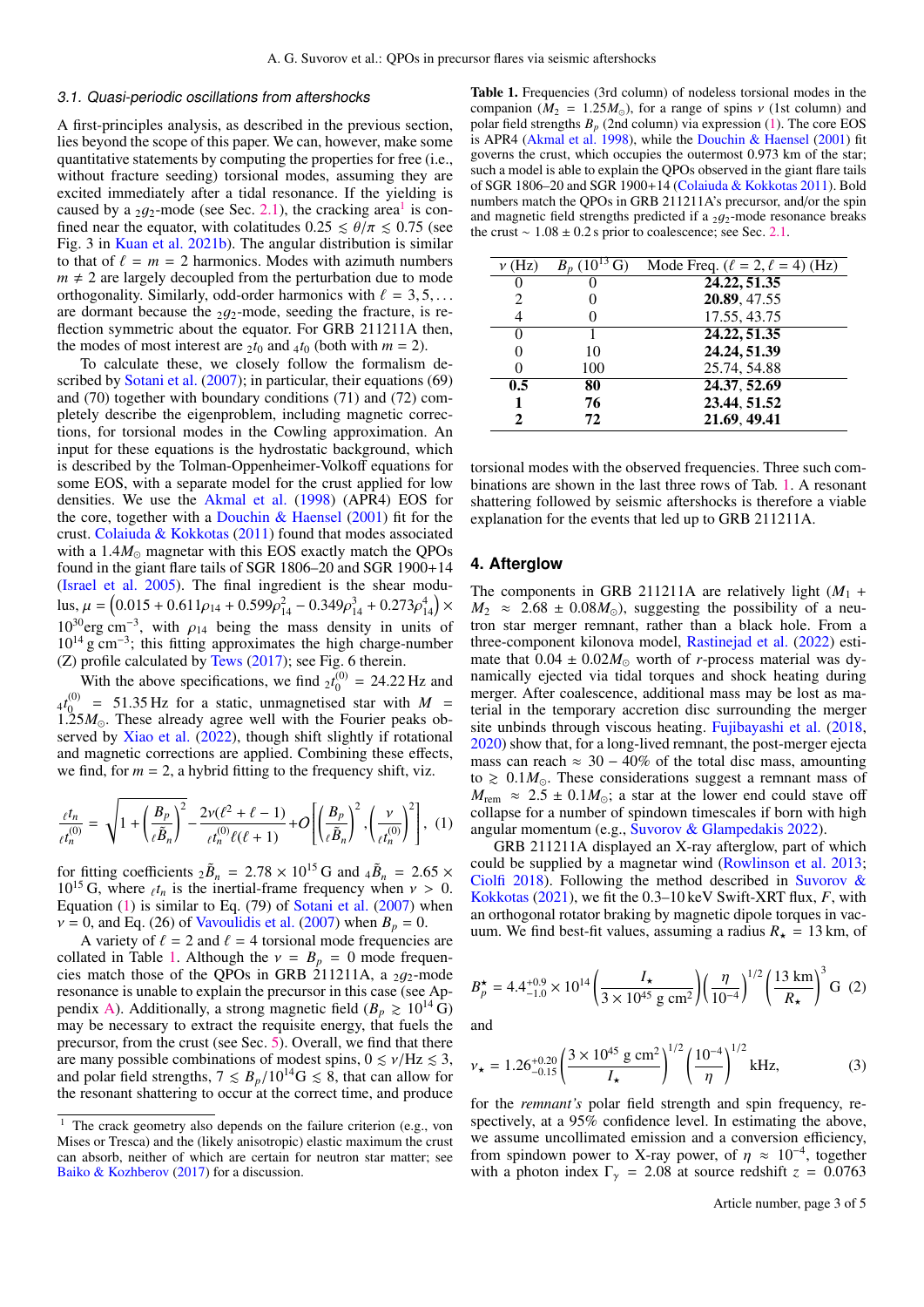

<span id="page-3-47"></span>Fig. 1. Afterglow light-curve fittings for GRB 211211A. Blue data are attributable to the decaying tail of the prompt emission [\(Evans et al.](#page-3-45) [2014\)](#page-3-45), while red data may be contributed by a newborn magnetar. The gray band shows the 95% confidence interval for an orthogonal-rotator fit, while the green curve shows a best-fit precessing model.

[\(Evans et al.](#page-3-45) [2014;](#page-3-45) [Gompertz et al.](#page-3-4) [2022\)](#page-3-4), translating into a source distance of  $d \approx 350$  Mpc. This allows us to estimate the isotropic luminosity, viz.  $L = 4\pi d^2 K(z)F$  for  $K(z) \approx (1 + z)^{\Gamma_Y - 2}$ <br>(Bloom et al. 2002). From numerical merger simulations with [\(Bloom et al.](#page-3-0) [2002\)](#page-3-0). From numerical merger simulations with the APR4 EOS, [Radice et al.](#page-3-46) [\(2018\)](#page-3-46) find that the spin period for a newborn remnant is  $P_{\star} \approx [-0.21 (M_{\text{rem}}/M_{\odot} - 2.5) + 0.67] \text{ ms}$ , which agrees with expression [\(3\)](#page-2-3). In addition to an orthogonalrotator fit, we consider the possibility of a precessing remnant for completeness. Although the model specifics are complicated in this case (see [Suvorov & Kokkotas](#page-3-44) [2021,](#page-3-44) for details), such a fit predicts similar parameters to the orthogonal case (within ~ 30%), though with a quadrupolar ellipticity of  $\epsilon \approx 1.3 \times 10^{-7}$ for the same efficiency and moment of inertia,  $I_{\star}$ .

Orthogonal (black) and precessing (green) fits to the afterglow light-curves of GRB 211211A are shown in Fig. [1.](#page-3-47) Overall, a magnetar wind model fits the data well, as they exhibit a power-law fall-off with slope −2, as predicted by dipole braking.

## <span id="page-3-37"></span>**5. Conclusions**

If resonant shatterings are responsible for (at least some) precursor flares in merger-driven GRBs, seismic aftershocks may emanate from the rupture site shortly thereafter. We show that the ∼ 22 Hz and ∼ 51 Hz Fourier peaks observed in the precursor of GRB 211211A match those of  $\ell = 2$  and  $\ell = 4$  torsional modes for a variety of spin and magnetic field strength combinations (Tab. [1\)](#page-2-2). These modes are expected based on the fracture geometry of  $2g_2$ -mode resonances, as quantified in Sec. [2.1.](#page-1-0) Even if a different mode is responsible for the resonant shattering (e.g., *i*-mode; [Tsang et al.](#page-3-10) [2012\)](#page-3-10), the same qualitative picture applies. Overall, the observation of QPOs in precursor flares may allow for detailed inferences regarding the flaring star's properties.

The precursor showed no evidence for a thermal component [\(Xiao et al.](#page-3-7) [2022\)](#page-3-7). As discussed by [Tsang et al.](#page-3-10) [\(2012\)](#page-3-10), this suggests that a magnetar participated in the merger. Essentially, energy is able to propagate as Alfvén waves along open field lines if *B* is large enough ( $\gg 10^{13}$  G), and the spectrum will be predominantly nonthermal. [Xiao et al.](#page-3-7) [\(2022\)](#page-3-7) also find that the peak isotropic luminosity of the precursor is  $7.4^{+0.8}_{-0.7} \times 10^{49}$  erg s<sup>-1</sup>,<br>which is rather high relative to other precursors (Wang et al. Solution is  $(1.4)$  and  $-0.7$  and  $(1.4)$  and  $(1.4)$  and  $(1.4)$  and  $(1.4)$  and  $(1.4)$  and  $(1.4)$  and  $(1.4)$  and  $(1.4)$  and  $(1.4)$  and  $(1.4)$  and  $(1.4)$  and  $(1.4)$  and  $(1.4)$  and  $(1.4)$  and  $(1.4)$  and  $(1.4)$ [2020\)](#page-3-8). [Tsang](#page-3-11) [\(2013\)](#page-3-11) shows that the maximum luminosity, extractable from the crust of a star with radius *R* via the magnetic

<span id="page-3-48"></span>field, is given by the surface integral

$$
L_{\text{max}} = \int (\mathbf{v} \times \mathbf{B}) \times \mathbf{B} \cdot d\mathbf{A}
$$
  
~ 10<sup>49</sup>( $v/c$ )( $B_{\text{surf}}/10^{14} \text{ G}$ )<sup>2</sup>( $R/10 \text{ km}$ )<sup>2</sup> erg s<sup>-1</sup>, (4)

where  $\boldsymbol{v}$  is the velocity of the mode-related perturbation. The nonthermal character of the precursor its relative timing (see nonthermal character of the precursor, its relative timing (see Sec.  $2.1$ ), and the luminosity budget  $(4)$  all seem to demand magnetar-level fields for the flaring component in GRB 211211A. As such, not only may a magnetar have emerged from the crash site (as argued in Sec. [4\)](#page-2-4), a magnetar may have been in the binary. Such considerations are relevant for population studies and evolutionary modelling of neutron stars [\(Popov &](#page-3-33) [Prokhorov](#page-3-33) [2006\)](#page-3-33).

*Acknowledgements.* The research leading to these results has received funding from the European Union's Horizon 2020 Programme under the AHEAD2020 project (grant n. 871158). This work made use of data supplied by the UK Swift Science Data Centre at the University of Leicester. KK gratefully acknowledges financial support by DFG research Grant No. 413873357. HJK recognises support from Sandwich grant (JYP) No. 109-2927-I-007-503 by DAAD and MOST.

#### **References**

- <span id="page-3-38"></span>Akmal, A., Pandharipande, V. R., & Ravenhall, D. G. 1998, Phys. Rev. C, 58, 1804
- <span id="page-3-29"></span>Alexander, M. E. 1987, MNRAS, 227, 843
- <span id="page-3-40"></span>Baiko, D. A. & Kozhberov, A. A. 2017, MNRAS, 470, 517
- <span id="page-3-17"></span><span id="page-3-0"></span>
- <span id="page-3-1"></span>
- Blaes, O., Blandford, R., Goldreich, P., & Madau, P. 1989, ApJ, 343, 839<br>Bloom, J. S., Kulkarni, S. R., & Djorgovski, S. G. 2002, AJ, 123, 1111<br>Bromberg, O., Nakar, E., Piran, T., & Sari, R. 2012, ApJ, 749, 110<br>Ciolfi, R.
- <span id="page-3-2"></span>
- <span id="page-3-39"></span><span id="page-3-24"></span>Colaiuda, A. & Kokkotas, K. D. 2011, MNRAS, 414, 3014 Douchin, F. & Haensel, P. 2001, A&A, 380, 151
- <span id="page-3-16"></span>
- <span id="page-3-45"></span><span id="page-3-35"></span>
- Duncan, R. C. 1998, ApJ, 498, L45 Dziembowski, W. 1982, Acta Astron., 32, 147 Evans, P. A., Osborne, J. P., Beardmore, A. P., et al. 2014, ApJS, 210, 8
- <span id="page-3-41"></span>Fujibayashi, S., Kiuchi, K., Nishimura, N., Sekiguchi, Y., & Shibata, M. 2018,
- <span id="page-3-42"></span>ApJ, 860, 64 Fujibayashi, S., Wanajo, S., Kiuchi, K., et al. 2020, ApJ, 901, 122 Gompertz, B. P., Ravasio, M. E., Nicholl, M., et al. 2022, arXiv e-prints,
- <span id="page-3-4"></span>arXiv:2205.05008
- <span id="page-3-34"></span><span id="page-3-26"></span>Hurley, K., Cline, T., Mazets, E., et al. 1999, Nature, 397, 41 Israel, G. L., Belloni, T., Stella, L., et al. 2005, ApJ, 628, L53 Kokkotas, K. D. & Schafer, G. 1995, MNRAS, 275, 301
- <span id="page-3-30"></span>
- <span id="page-3-32"></span>Kuan, H.-J., Krüger, C. J., Suvorov, A. G., & Kokkotas, K. D. 2022, MNRAS, 513, 4045

<span id="page-3-49"></span>Kuan, H.-J., Suvorov, A. G., & Kokkotas, K. D. 2021a, MNRAS, 506, 2985

- <span id="page-3-21"></span>
- <span id="page-3-19"></span><span id="page-3-14"></span>Kuan, H.-J., Suvorov, A. G., & Kokkotas, K. D. 2021b, MNRAS, 508, 1732<br>Lee, U. & Strohmayer, T. E. 1996, A&A, 311, 155<br>Messios, N., Papadopoulos, D. B., & Stergioulas, N. 2001, MNRAS, 328, 1161<br>Neill, D., Newton, W. G., &
- <span id="page-3-31"></span><span id="page-3-13"></span>
- <span id="page-3-36"></span>Passamonti, A., Andersson, N., & Ho, W. C. G. 2016, MNRAS, 455, 1489 Pnigouras, P. & Kokkotas, K. D. 2015, Phys. Rev. D, 92, 084018 Popov, S. B. & Prokhorov, M. E. 2006, MNRAS, 367, 732
- <span id="page-3-33"></span>
- <span id="page-3-46"></span>
- <span id="page-3-5"></span>Radice, D., Perego, A., Bernuzzi, S., & Zhang, B. 2018, MNRAS, 481, 3670 Rastinejad, J. C., Gompertz, B. P., Levan, A. J., et al. 2022, arXiv e-prints, arXiv:2204.10864
- <span id="page-3-28"></span>Rowlinson, A., O'Brien, P. T., Metzger, B. D., Tanvir, N. R., & Levan, A. J.
- <span id="page-3-23"></span>
- <span id="page-3-18"></span>2013, MNRAS, 430, 1061 Schumaker, B. L. & Thorne, K. S. 1983, MNRAS, 203, 457 Sotani, H. & Kokkotas, K. D. 2009, MNRAS, 395, 1163
- <span id="page-3-27"></span><span id="page-3-22"></span>Sotani, H., Kokkotas, K. D., & Stergioulas, N. 2007, MNRAS, 375, 261 Strohmayer, T. E. & Watts, A. L. 2005, ApJ, 632, L111 Suvorov, A. G. & Glampedakis, K. 2022, Phys. Rev. D, 105, L061302
- <span id="page-3-43"></span>
- <span id="page-3-12"></span>

<span id="page-3-44"></span>Suvorov, A. G. & Kokkōtas, K. D. 2020, Phys. Rev. D, 101, 083002<br>Suvorov, A. G. & Kokkotas, K. D. 2021, MNRAS, 502, 2482<br>Tews, I. 2017, Phys. Rev. C, 95, 015803<br>Thompson, C. & Duncan, R. C. 1995, MNRAS, 275, 255

- <span id="page-3-25"></span>
- <span id="page-3-15"></span>
- 
- <span id="page-3-11"></span><span id="page-3-10"></span>Tsang, D. 2013, ApJ, 777, 103 Tsang, D., Read, J. S., Hinderer, T., Piro, A. L., & Bondarescu, R. 2012, Phys. Rev. Lett., 108, 011102
- <span id="page-3-20"></span>Vavoulidis, M., Stavridis, A., Kokkotas, K. D., & Beyer, H. 2007, MNRAS, 377, 1553
- <span id="page-3-8"></span>Wang, J.-S., Peng, Z.-K., Zou, J.-H., Zhang, B.-B., & Zhang, B. 2020, ApJ, 902,  $L<sub>42</sub>$
- <span id="page-3-7"></span>Xiao, S., Zhang, Y.-Q., Zhu, Z.-P., et al. 2022, arXiv e-prints, arXiv:2205.02186
- 
- <span id="page-3-3"></span>
- <span id="page-3-9"></span><span id="page-3-6"></span>Yang, J., Zhang, B. B., Ai, S. K., et al. 2022, arXiv e-prints, arXiv:2204.12771 Zhang, B. 2019, Frontiers of Physics, 14, 64402 Zhang, B., Zhang, B.-B., Liang, E.-W., et al. 2007, ApJ, 655, L25